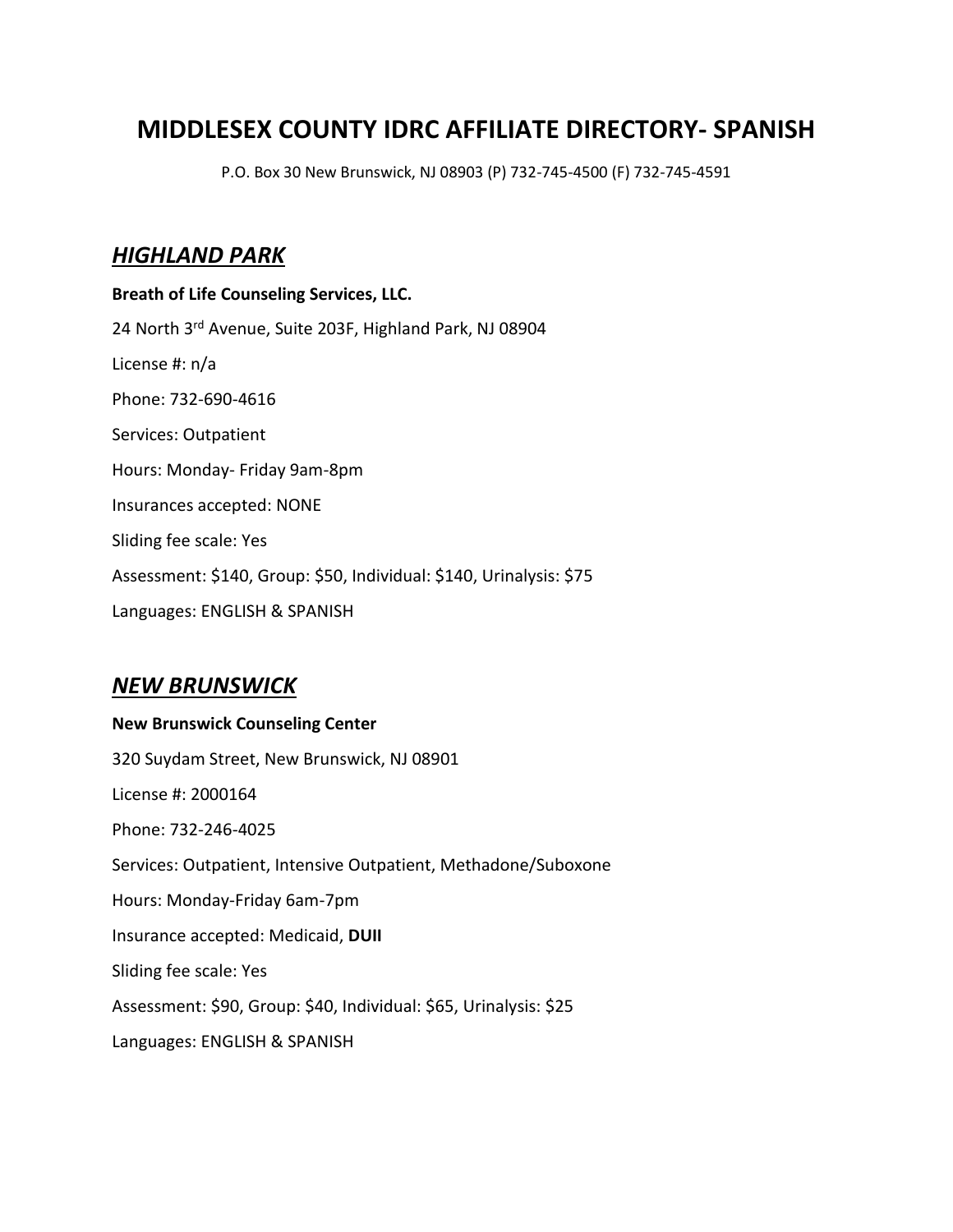#### **New Hope Foundation, Inc. The Open Door**

2-4 New and Kirckpatrick Streets, New Brunswick, NJ 08901

License #: 2000319

Phone: 732-246-4800

Services: Outpatient, Intensive Outpatient

Hours: Monday, Tuesday, Thursday 9:30am-9pm, Wednesday 9:30am-7pm, Friday 9am-4pm, Saturday 9:30am-12pm

Insurances accepted: Medicaid, **DUII**

Sliding fee scale: Yes

Assessment: \$150, Group: \$45, Individual: \$90, Urinalysis: \$35

Languages: ENGLISH & SPANISH

#### **Victor Lopez, MSW, LSW, LCADC, CCS**

46 Bayard Street Suite 301A, New Brunswick, NJ 08901 License #: n/a Phone: 732-878-1365 Services: Outpatient Hours: Saturday 7am-7pm Insurances accepted: NONE Sliding fee scale: No Assessment: \$75, Group: \$40, Individual: \$60, Urinalysis: \$30 Languages: ENGLISH & SPANISH

### *PERTH AMBOY*

**Clarity Treatment Center, LLC** 262 State Street, Perth Amboy, NJ 08861 License #: 2000524 Phone: 732-442-3535 Services: Outpatient, Intensive Outpatient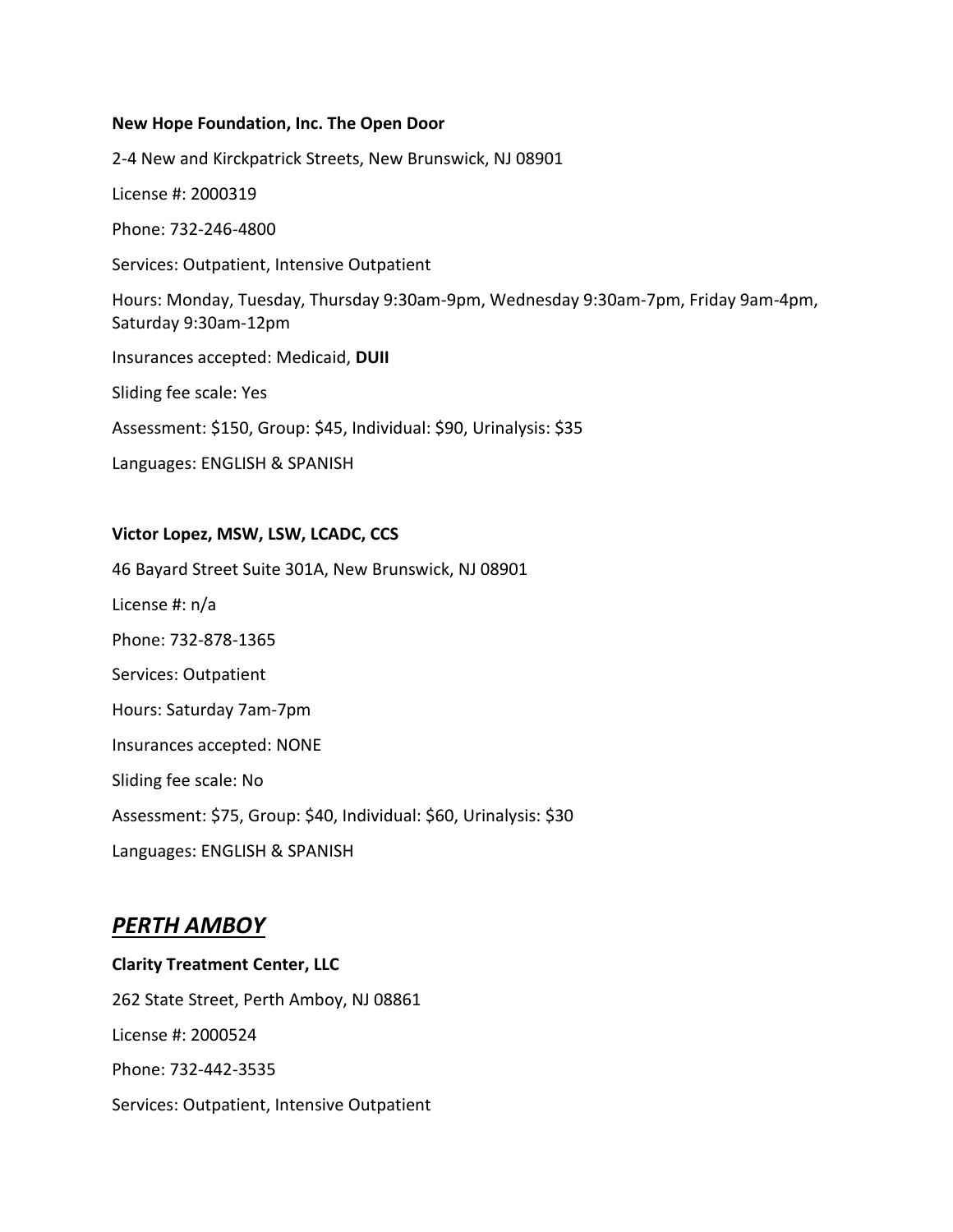Hours: Monday-Thursday 9am-9pm, Friday 9am-5pm, Saturday 8am-2pm Insurances accepted: Medicaid, Horizon Blue Cross Blue Shield, UHC, Magnacare, Cigna, Optum, **DUII** Sliding fee scale: Yes Assessment: \$300, Group: \$60, Individual: \$80, Urinalysis: \$50

Languages: ENGLISH & SPANISH

#### **Journey to Wellness, Inc.**

220 Market Street, Perth Amboy, NJ 08861

License #: 2000437

Phone: 732-709-7440

Services: Outpatient, Intensive Outpatient, Partial Care

Hours: Monday- Thursday 9am-9pm, Friday 9am-5pm, Saturday 9am-1pm

Sliding fee scale: Yes

Insurances accepted: Medicaid, Medicare, Private Insurance, **DUII**

Assessment: \$95, Group: \$60, Individual: \$150, Urinalysis: \$20

Languages: ENGLISH & SPANISH

### **The Passion Care Center**

187 Fayette Street, Perth Amboy, NJ 08861

License #: 2000575

Phone: 732-410-7102

Services: Outpatient, Intensive Outpatient, Partial Care

Hours: Monday &Wednesday 9am-9pm, Tuesday & Thursday 9am-7pm, Friday 9am-3pm, Saturday 8am-1pm

Insurances accepted: Medicaid, United, Horizon Blue Cross and Blue Shield, **DUII**

Sliding fee scale: Yes

Assessment: \$140, Group: \$35, Individual: \$70, Urinalysis: \$30

Languages: ENGLISH & SPANISH